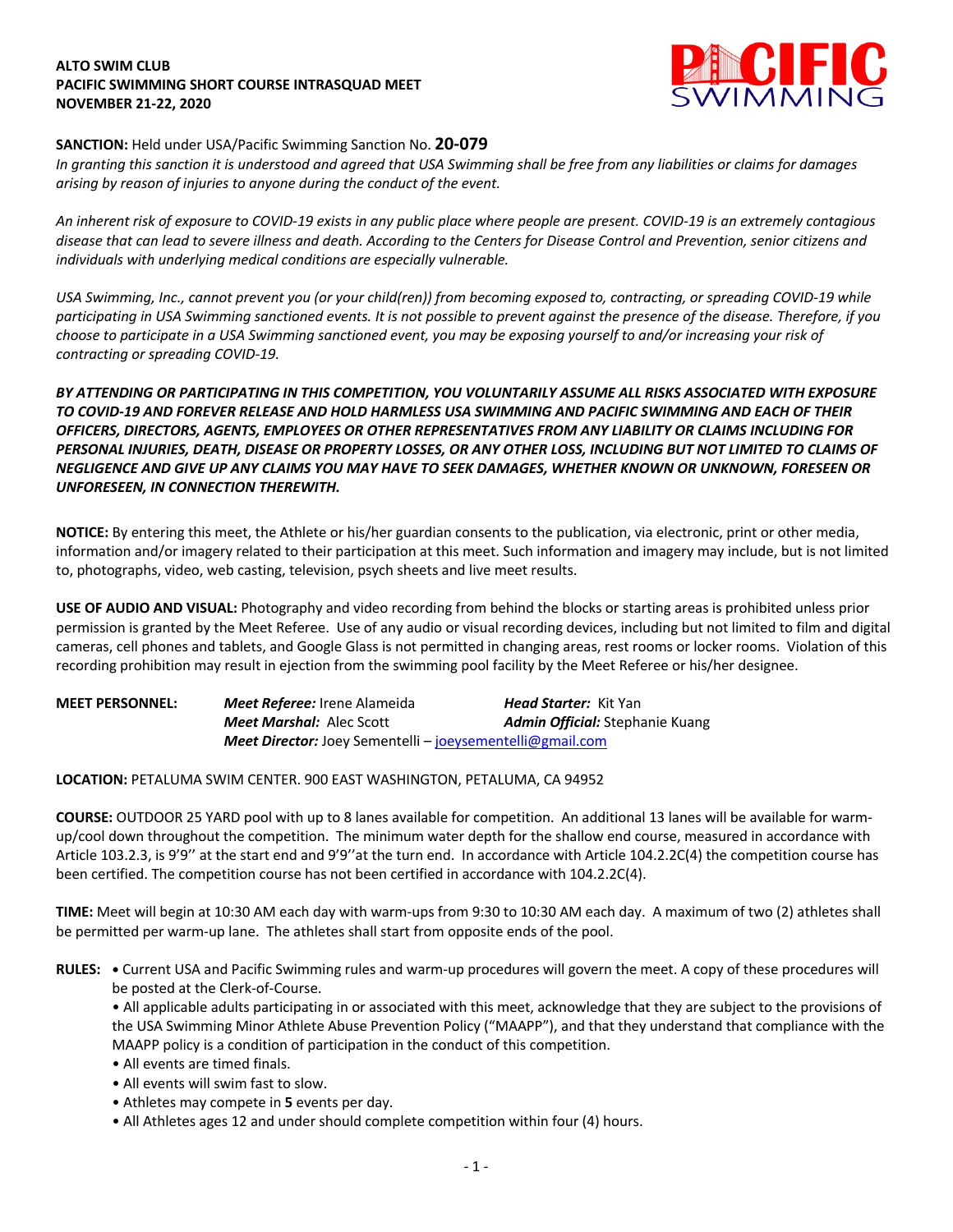• Entries will be accepted until the number of splashes exceeds the estimated timeline, per the "Four-Hour Rule," based on the Athletes age and gender, or when the number of entered athletes reaches maximum capacity as determined by local health restrictions.

**•** If local conditions warrant it the Meet Referee, with the concurrence of the Meet Director, may require a mandatory scratch down. Immediate cash refunds will be made for any mandatory scratches.

• All Coaches and Officials must wear their USA Swimming membership cards in a visible manner.

• All applicable Sonoma County, City of Petaluma and State of California Public Health requirements for protection against Covid-19 will apply. All persons in the facility must be masked, with the exceptions of athletes during warm up, warm down, and actual competition. The meet director and meet referee may remove any individual who does not comply.

**UNACCOMPANIED ATHLETES:** Any USA Swimming Athlete-Member competing at the meet must be accompanied by a USA Swimming Member-Coach for the purposes of Athlete supervision during warm-up, competition and warm-down. If a Coach-Member of the Athlete's USA Swimming Club does not attend the meet to serve in said supervisory capacity, it is the responsibility of the Athlete or the Athlete's legal guardian to arrange for supervision by a USA Swimming Member-Coach. The Meet Director or Meet Referee may assist the Athlete in making arrangements for such supervision; however, it is recommended that such arrangements be made in advance of the meet by the Athlete's USA Swimming Club Member-Coach.

**RACING STARTS:** Athletes must be certified by a USA Swimming member-coach as being proficient in performing a racing start or must start the race in the water. It is the responsibility of the Athlete or the Athlete's legal guardian to ensure compliance with this requirement.

**RESTRICTIONS:** • Smoking and the use of other tobacco products is prohibited on the pool deck, in the locker rooms, in spectator

- seating, on standing areas and in all areas used by Athletes, during the meet and during warm-up periods.
- Sale and use of alcoholic beverages is prohibited in all areas of the meet venue.
- No glass containers are allowed in the meet venue.
- No propane heater is permitted except for snack bar/meet operations.
- All shelters must be properly secured.
- Deck Changes are prohibited.

• Destructive devices, to include but not limited to, explosive devices and equipment, firearms (open or concealed), blades, knives, mace, stun guns and blunt objects are strictly prohibited in the swimming facility and its surrounding areas. If observed, the Meet Referee or his/her designee may ask that these devices be stored safely away from the public or removed from the facility. Noncompliance may result in the reporting to law enforcement authorities and ejection from the facility. Law enforcement officers (LEO) are exempt per applicable laws.

• Operation of a drone, or any other flying apparatus, is prohibited over the venue (pools, Athlete/Coach areas, Spectator areas and open ceiling locker rooms) any time Athletes, Coaches, Officials and/or Spectators are present.

**ELIGIBILITY:** • Athletes must be current members of USA Swimming and enter their name and registration number on the meet entry card as they are shown on their Registration Card. If this is not done, it may be difficult to match the Athlete with the registration and times database. The meet host will check all Athlete registrations against the SWIMS database and if not found to be registered, the Meet Director shall accept the registration at the meet (a \$10 surcharge will be added to the regular registration fee). Duplicate registrations will be refunded by mail.

• Meet is open only to qualified athletes registered with **Alto Swim Club.** Athletes who are unattached but participating with **ALTO** are eligible to compete.

• Entries with **"NO TIME" will be accepted.** 

• Disabled Athletes are welcome to attend this meet and should contact the Meet Director or Meet Referee regarding any special accommodations on entry times and seeding per Pacific Swimming policy.

• The Athlete's age will be the age of the Athlete on the first day of the meet.

**ENTRY FEES:** \$20 flat fee per athlete.

## **ONLINE ENTRIES: There will be no online entries.**

### **MAILED OR HAND DELIVERED ENTRIES**: Not available.

**CHECK-IN:** The meet shall be pre-seeded. Athletes shall report to the bull-pen area at their scheduled time for each event.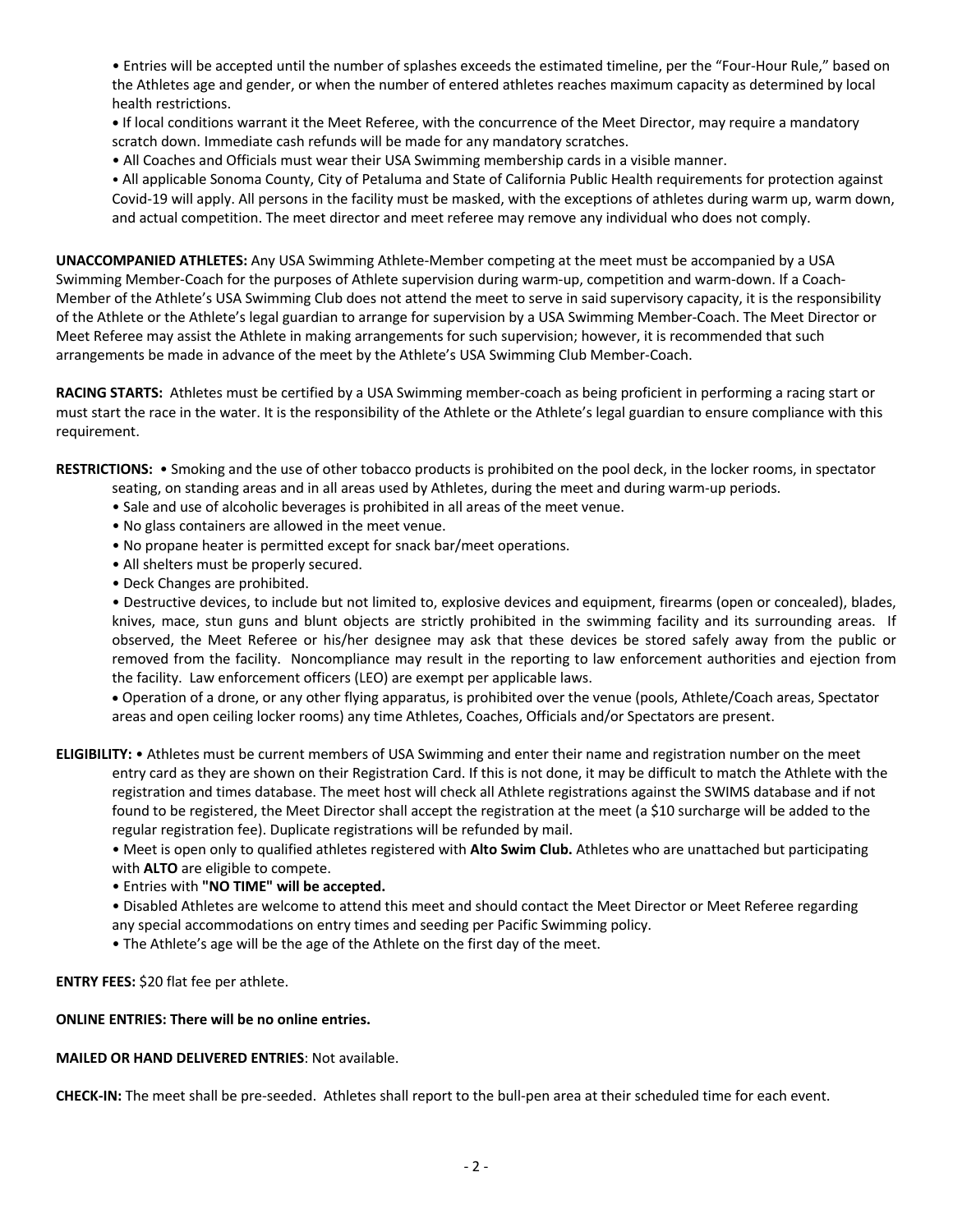**SCRATCHES:** Any Athletes not reporting for or competing in an individual timed final event that they have entered shall not be penalized.

# **AWARDS:** None.

#### **ADMISSION:** Free.

**MISCELLANEOUS:** No overnight parking is allowed. Facilities will not be provided after meet hours.

#### **ORDER OF EVENTS:**

| 1              | Mixed | Open | 50 free    | 15 | Mixed | Open  | 50 Free    |
|----------------|-------|------|------------|----|-------|-------|------------|
| $\overline{2}$ | Mixed | Open | 50 fly     | 16 | Mixed | 8 & U | 25 fly     |
| 3              | Mixed | Open | $100$ fly  | 17 | Mixed | Open  | 50 fly     |
| 4              | Mixed | Open | 200 fly    | 18 | Mixed | Open  | $100$ fly  |
| 5              | Mixed | Open | 50 back    | 19 | Mixed | 8 & U | 25 back    |
| 6              | Mixed | Open | 100 back   | 20 | Mixed | Open  | 50 back    |
| 7              | Mixed | Open | 200 back   | 21 | Mixed | Open  | 100 back   |
| 8              | Mixed | Open | 50 breast  | 22 | Mixed | 8 & U | 25 breast  |
| 9              | Mixed | Open | 100 breast | 23 | Mixed | Open  | 50 breast  |
| 10             | Mixed | Open | 200 breast | 24 | Mixed | Open  | 100 breast |
| 11             | Mixed | Open | 100 free   | 25 | Mixed | 8 & U | 25 free    |
| 12             | Mixed | Open | 200 free   | 26 | Mixed | Open  | 100 free   |
| 13             | Mixed | Open | 100 IM     | 27 | Mixed | Open  | 200 free   |
| 14             | Mixed | Open | 200 IM     | 28 | Mixed | Open  | 100 IM     |
|                |       |      |            | 29 | Mixed | Open  | 200 IM     |

#### **Sunday, November 22, 2020**

| 30 | Mixed | Open | 50 free    | 44 | Mixed | Open  | 50 Free    |
|----|-------|------|------------|----|-------|-------|------------|
| 31 | Mixed | Open | 50 fly     | 45 | Mixed | 8 & U | 25 fly     |
| 32 | Mixed | Open | $100$ fly  | 46 | Mixed | Open  | 50 fly     |
| 33 | Mixed | Open | $200$ fly  | 47 | Mixed | Open  | $100$ fly  |
| 34 | Mixed | Open | 50 back    | 48 | Mixed | 8 & U | 25 back    |
| 35 | Mixed | Open | 100 back   | 49 | Mixed | Open  | 50 back    |
| 36 | Mixed | Open | 200 back   | 50 | Mixed | Open  | 100 back   |
| 37 | Mixed | Open | 50 breast  | 51 | Mixed | 8 & U | 25 breast  |
| 38 | Mixed | Open | 100 breast | 52 | Mixed | Open  | 50 breast  |
| 39 | Mixed | Open | 200 breast | 53 | Mixed | Open  | 100 breast |
| 40 | Mixed | Open | 100 free   | 54 | Mixed | 8 & U | 25 free    |
| 41 | Mixed | Open | 200 free   | 55 | Mixed | Open  | 100 free   |
| 42 | Mixed | Open | 100 IM     | 56 | Mixed | Open  | 200 free   |
| 43 | Mixed | Open | 200 IM     | 57 | Mixed | Open  | 100 IM     |
|    |       |      |            | 58 | Mixed | Open  | 200 IM     |